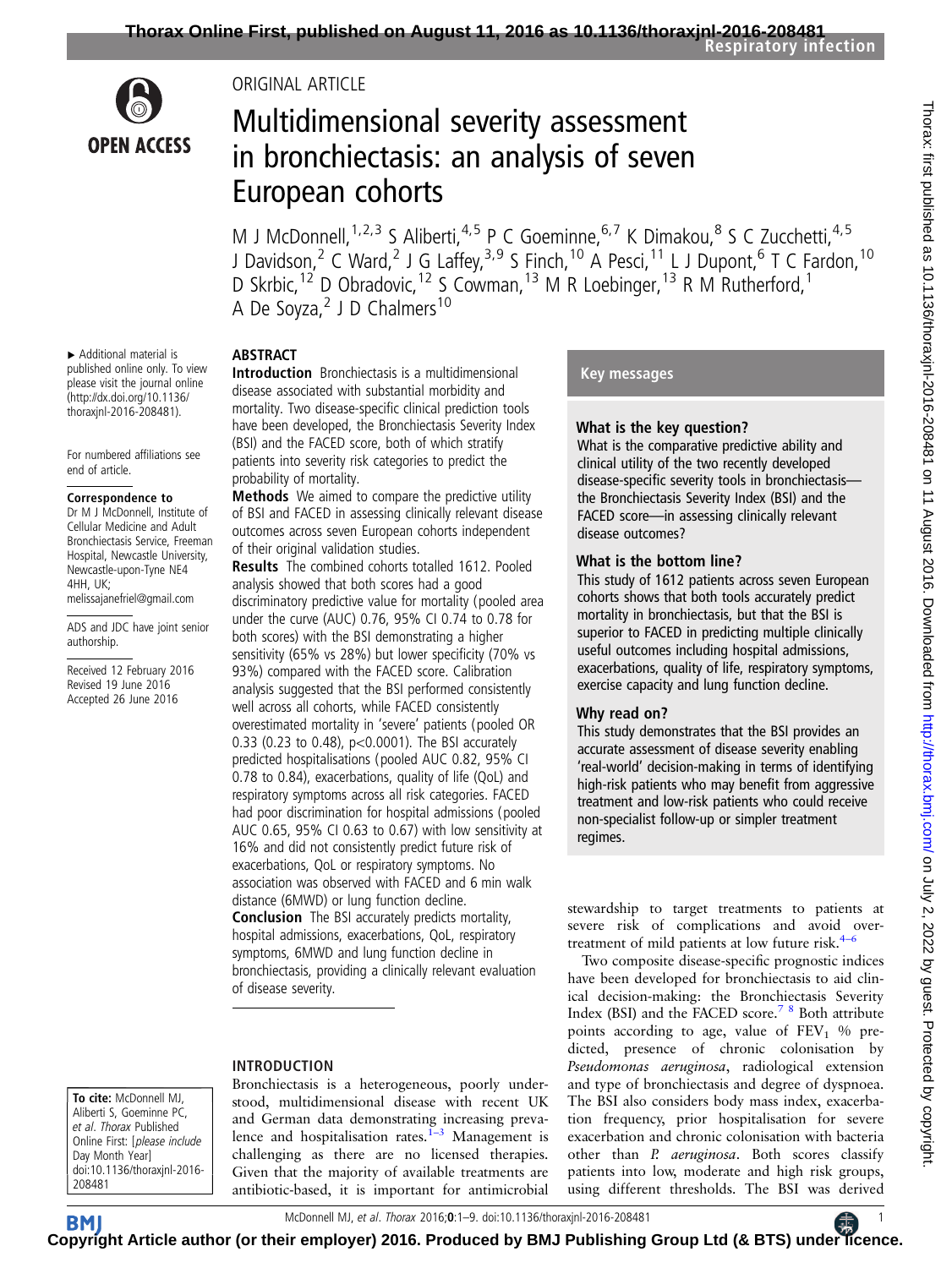## Respiratory infection

from a large Edinburgh-based study in the UK and was subsequently validated in four international cohorts.[7](#page-7-0) The FACED score was derived from a retrospective Spanish study and was recently independently evaluated in a single centre UK cohort of 74 patients for long-term prediction of mortality.<sup>8</sup> <sup>9</sup> FACED was developed specifically to predict mortality, while the BSI was developed to predict mortality, severe exacerbations, frequency of exacerbations and quality of life (QoL).

The data currently available suggest that both scores can predict future mortality in bronchiectasis. Bronchiectasis is not, however, a disease whose impact is primarily measured in terms of mortality. Outcomes other than mortality are likely to be more important in terms of patients priorities, clinical decision-making, healthcare utilisation and socioeconomic costs.<sup>2</sup><sup>3</sup> Clinicians face two major challenges in the management of bronchiectasis: (1) identifying patients with a high symptom burden or those at risk of frequent exacerbations or rapid lung function decline who may benefit from aggressive treatment and (2) identifying low-risk patients who could be suitable for non-specialist follow-up or simpler treatment regimes. No therapy has been developed that can reduce mortality in bronchiectasis, but existing and developing therapies are designed to improve QoL, reduce symptoms, reduce exacerba-tions and slow disease progression.<sup>4–[6](#page-7-0) 10–[13](#page-7-0)</sup> Therefore for clinical trial design and subsequent 'real world' decision-making, these are the key outcomes to identify.<sup>[13](#page-7-0)</sup> The concept of 'severe' bronchiectasis should therefore reflect patients with impaired QoL, severe symptoms, frequent exacerbations and progressive disease.

There are limited published data on predictors of outcomes other than mortality in bronchiectasis. This study aimed to evaluate the predictive ability of the two bronchiectasis tools, the BSI and FACED score, in assessing clinically relevant disease outcomes across seven European cohorts.

#### METHODS

#### Study population

Seven European centres participating in the European Bronchiectasis registry project contributed to the study. Detailed descriptions of these cohorts have previously been published.<sup>7</sup> <sup>14–19</sup> All cohorts used a standardised protocol and provided data in a standardised case report form. Inclusion criteria were consecutive adult patients with a high resolution CT-confirmed diagnosis and clinical history consistent with bronchiectasis. Patients were excluded if they had active malignancy, cystic fibrosis or a primary diagnosis of pulmonary fibrosis/sarcoidosis with secondary traction bronchiectasis. Patients were assessed and managed according to a standardised protocol based on the British Thoracic Society (BTS) guidelines.<sup>[13](#page-7-0)</sup> Ethical approval was obtained from each individual centre's Research Ethics Committee. In order to ensure statistical independence, the derivation cohorts of the BSI and FACED scores were not considered for inclusion in the present analysis.<sup>78</sup>

#### Clinical assessments and calculation of severity scores

Patients were followed up at outpatient clinic assessments. The underlying aetiology of bronchiectasis was determined following testing recommended by BTS guidelines.<sup>[13](#page-7-0)</sup> The BSI and FACED scores were calculated using baseline data as described.<sup>7</sup> <sup>8</sup> Patients were classified according to severity cut-offs described in original publications as mild, moderate or severe.

#### Study end points

Mortality

Data on all-cause mortality were collected for up to 5 years in keeping with follow-up periods of the original BSI and FACED derivation cohorts.

## **Exacerbations**

An exacerbation was defined as the requirement for antibiotics in the presence of one or more symptoms of increasing cough, increasing sputum volume, worsening sputum purulence, worsening dyspnoea, increased fatigue/malaise, fever and haemoptysis.<sup>13</sup> <sup>14</sup> Exacerbations were recorded for 12 months after severity score calculation.

#### Hospitalisation for severe exacerbations

Severe exacerbations were defined according to BTS guidelines as unscheduled hospitalisations or emergency department visits for exacerbations or complications as recorded from patient his-tories and verified using administrative databases.<sup>[13](#page-7-0)</sup> Hospital admissions were recorded up to 5 years follow-up post-score calculation.

## $FEV<sub>1</sub>$ % predicted decline

This was analysed for up to 4 years of follow-up.

## QoL

This was assessed by the QoL Bronchiectasis (QoL-B) Questionnaire (V.3.1) and the St Georges Respiratory Questionnaire (SGRQ), with minimum clinically important dif-ferences (MCIDs) of 8 and 4 points, respectively.<sup>[20 21](#page-7-0)</sup>

#### Symptoms and function

Cough symptoms were evaluated using the Leicester Cough Questionnaire (LCQ) (MCID of  $1.3 \text{ units}$ ).<sup>[22](#page-8-0)</sup> Exercise capacity was evaluated with the 6 min walking distance (6MWD) test which has an MCID of  $84 \text{ m}^{23}$  $84 \text{ m}^{23}$  $84 \text{ m}^{23}$ 

## Definition of validity

The validity of each scoring system was evaluated in terms of discrimination- the degree to which groups are different from each other, and calibration, the degree to which the scores perform as expected across different healthcare systems. Good discrimination and calibration are required for a score to be considered valid.

For mortality and hospitalisations, a scoring system was considered to be valid if the area under the receiver operator characteristic curve (AUC) exceeded 0.7. A value of  $>0.7$  is generally regarded as clinically useful and was therefore chosen as a cut-off for valid prediction[.7 8](#page-7-0) AUC evaluates discrimination. As mortality was the end point in both the BSI and FACED derivation studies, we also evaluated calibration compared with the original derivation. Scores were considered valid if there was no statistically significant difference between pooled event rates in the validation cohorts and the original predicted event rate.<sup>[24](#page-8-0)</sup> For QoL and symptom scores, scores were considered to be valid if the differences between the three groups exceeded the reported MCIDs.<sup>20–23</sup>

## Statistical analysis

Simple descriptive statistics were used to compare baseline data according to data distribution. Mean differences were compared using t-test (or analysis of variance (ANOVA) for more than two groups) and medians using the Mann-Whitney U test or Kruskal-Wallis test as appropriate. The AUC was used for discrimination analysis and differences between AUC values were compared using the method of DeLong et  $al.^{25}$  $al.^{25}$  $al.^{25}$  For calibration analysis, ORs and 95% CIs were calculated comparing event rates in the validation cohorts with the original derivation cohorts. Exacerbations and hospital admissions during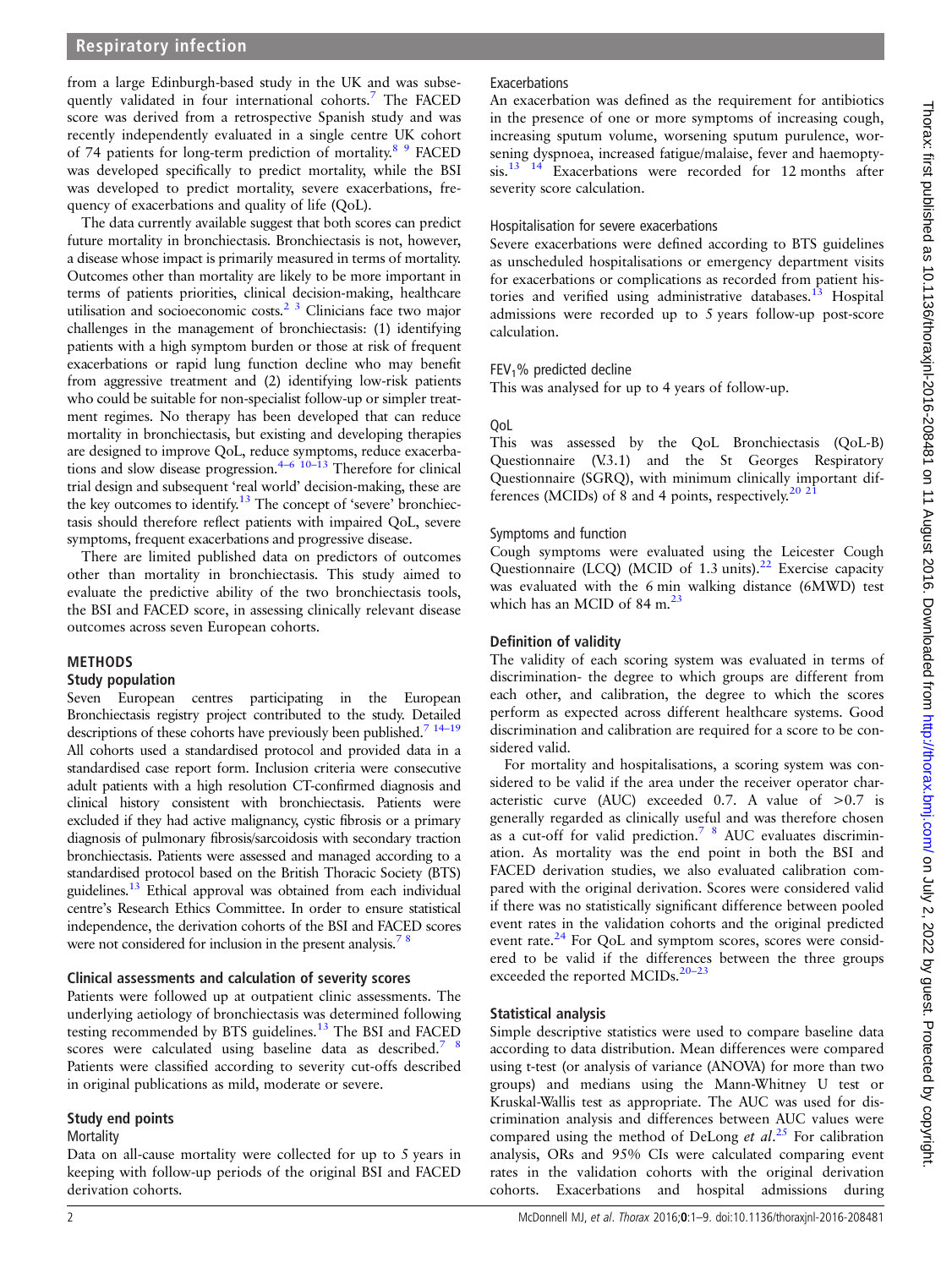on July 2, 2022 by guest. Protected by copyright. <http://thorax.bmj.com/> Thorax: first published as 10.1136/thoraxjnl-2016-208481 on 11 August 2016. Downloaded from Thorax: first published as 10.1136/thoraxjnl-2016-208481 on 11 August 2016. Downloaded from http://thorax.bmj.com/ on July 2, 2022 by guest. Protected by copyright

follow-up were evaluated by Poisson regression analysis with data presented as rate ratio (RR) with 95% CI.

Effect estimates were pooled using a random effects meta-analysis to determine overall discrimination and calibration. Statistical heterogeneity between cohorts was assessed using the Higgins  $I^2$  $I^2$  test.

Analyses were conducted using SPSS (V.21) for Windows (SPSS, Chicago, Illinois, USA), Graph Pad Prism V.6 (Graph Pad Software, San Diego, California, USA) and Metadisc (V.1.4; Hospital Universitario Ramon y Cajal, Spain).

#### RESULTS

#### Baseline characteristics

Seven international cohorts were included comprising 1612 patients. The characteristics of each cohort are shown in table 1. Cohorts were heterogeneous in keeping with the fact that they were derived from different healthcare systems. However, all cohorts had a female predominance. The average annual rate of exacerbations ranged from 1 to 3/year. The cohorts were primarily classified as moderate-to-severe bronchiectasis based on mean BSI scores (6.0–9.7); however, in contrast, the majority were considered to be mild bronchiectasis according to the FACED score (mean 1.5–2.3). Data for mortality, hospitalisations and exacerbations were available in all seven cohorts. Additional data were available for lung function decline, 6 min walk test, QoL and LCQ from two cohorts (Dundee and Monza) comprising 744 patients.

## **Mortality**

Outcomes across each of the cohorts are shown in [table 2](#page-3-0). There was a clear difference in classification of the scores, with the BSI identifying 16.7%–38.9% of patients as low risk versus 52.6%–72% with FACED. A much larger number of patients were identified as having severe bronchiectasis with the BSI, 21.2%–63.5%, compared with 3.6%–13.2% with FACED.

| There were no deaths in the low-risk BSI group in the           |
|-----------------------------------------------------------------|
| Newcastle, Monza, Athens and Vojvodina cohorts and there        |
| were only 11 deaths in the low-risk groups overall (2.4%), com- |
| pared with 57 deaths in the 'mild' bronchiectasis group accord- |
| ing to FACED (5.6%). Mortality rates were higher for patients   |
| classed as severe using FACED $(35.1\%)$ compared with the BSI  |
| $(21.6\%)$ (shown in table 2).                                  |

The scores had very different characteristics in identifying patients at high risk of death. The FACED score had poor sensitivity ranging from 5% to 56% with a pooled sensitivity from meta-analysis across all seven cohorts of 28% (22%–36%). In contrast, the BSI was more sensitive (ranging from 40% to 100%, pooled value 65% (57%–71%) but less specific (range 41%–83%, pooled value 70% (66%–72%)) compared with FACED 93% (92%–95%).

Comparing AUC scores for mortality, the BSI had a numerically higher AUC in the Dundee, Galway, Monza, Athens, Newcastle and Vojvodina cohorts; the FACED score had a numerically higher AUC in Leuven. The only statistically significant difference was a superior AUC for the BSI in the Newcastle cohort. All AUC values for BSI were above 0.7 and six AUC values were above 0.7 for FACED, suggesting that both scores are valid in terms of discrimination for mortality ([table 3](#page-4-0)).

In the calibration analysis, both scores were well calibrated in terms of identifying patients at low risk of death. For identifying severe patients, however, the FACED score failed calibration with a pooled OR of  $0.33$   $(0.23$  to  $0.48$ ,  $p < 0.0001$ ), suggesting that the true mortality rate is 70% lower than that predicted by FACED. A meta-analysis of all available data for mortality, including one previously published validation study by Ellis et  $al$ ,<sup>[9](#page-7-0)</sup> is shown in the online supplementary table  $S5(a)$ and (b).

#### Hospital admissions

The BSI appeared to be superior to FACED in terms of predicting hospital admissions. Rates of hospitalisation in mild patients

| <b>Characteristics</b>              | Dundee,<br><b>Scotland</b>                                                                                    | Galway,<br>Ireland                                    | Monza, Italy                                                                                           | Leuven,<br><b>Belgium</b>                      | Athens,<br>Greece                                            | Newcastle,<br><b>England</b>                                 | Vojvodina,<br>Serbia                           |
|-------------------------------------|---------------------------------------------------------------------------------------------------------------|-------------------------------------------------------|--------------------------------------------------------------------------------------------------------|------------------------------------------------|--------------------------------------------------------------|--------------------------------------------------------------|------------------------------------------------|
| N                                   | 494                                                                                                           | 280                                                   | 250                                                                                                    | 190                                            | 159                                                          | 126                                                          | 113                                            |
| Study dates                         | 2011-2015                                                                                                     | 2008-2015                                             | 2011-2015                                                                                              | 2006-2012                                      | 2010-2015                                                    | 2009-2013                                                    | 2010-2015                                      |
| Age, mean (SD)                      | 65.3 (12.9)                                                                                                   | 60.5 (14.6)                                           | 65.1(12.2)                                                                                             | 66.4 (16.0)                                    | 59.3 (16.2)                                                  | 59.1 (14.5)                                                  | 62(13.0)                                       |
| Female, n (%)                       | 300 (60.7)                                                                                                    | 188 (67.1)                                            | 147 (58.8)                                                                                             | 97 (51.0)                                      | 101(64.0)                                                    | 75 (59.5)                                                    | 80 (70.8)                                      |
| $FEV1$ % predicted, mean (SD)       | 71.6 (24.7)                                                                                                   | 80.3 (25.9)                                           | 79.2 (27.5)                                                                                            | 69.3(25.3)                                     | 70.1 (24.9)                                                  | 64 (26.9)                                                    | 64.8 (26.2)                                    |
| BMI, mean (SD)                      | 25.9(5.2)                                                                                                     | 27.1(5.6)                                             | 23.7(4.4)                                                                                              | 23.9(4.3)                                      | 24.6(3.4)                                                    | 26.2(5.1)                                                    | 25.1(4.9)                                      |
| Pseudomonas colonisation, n (%)     | 63 (12.8)                                                                                                     | 39 (13.9)                                             | 54 (21.6)                                                                                              | 16(8.4)                                        | 58 (36.5)                                                    | 13(10.3)                                                     | $1(1\%)$                                       |
| Reiff score, mean (SD)              | 4.4(3.0)                                                                                                      | 3.4(3.0)                                              | 5.5(2.7)                                                                                               | 4.5(1.3)                                       | 4.8(2.5)                                                     | 2.8(1.4)                                                     | 4.7(2.4)                                       |
| MRC dyspnoea score, mean (SD)       | 2.3(1.1)                                                                                                      | 2.0(1.0)                                              | 2.0(1.3)                                                                                               | 2.3(1.2)                                       | 2.4(1.5)                                                     | 2.5(1.1)                                                     | 2.5(1.4)                                       |
| Exacerbations/year, mean (SD)       | 2.1(2.6)                                                                                                      | 2.9(1.3)                                              | 1.9(2.0)                                                                                               | 1.9(2.1)                                       | 2.4(1.5)                                                     | 3.4(1.7)                                                     | 1(1.25)                                        |
| LTOT, $n$ $(\%)$                    | 8(1.6)                                                                                                        | 9(3.2)                                                | 35(14.0)                                                                                               | 10(5.3)                                        | 26(16.4)                                                     | 0(0)                                                         | 12 (10.6%)                                     |
| Prior hospitalisations, n (%)       | 118 (23.9)                                                                                                    | 62(22.1)                                              | 34 (13.6)                                                                                              | 55 (28.9)                                      | 83 (52.2)                                                    | 75 (59.5)                                                    | 15 (13.3%)                                     |
| BSI, mean (SD)                      | 7.3(4.4)                                                                                                      | 6.8(4.5)                                              | 7.3(4.1)                                                                                               | 7.6(4.6)                                       | 9.1(5.4)                                                     | 9.7(4.9)                                                     | 6.0(3.7)                                       |
| FACED, mean (SD)                    | 2.1(1.6)                                                                                                      | 1.5(1.5)                                              | 2.3(1.6)                                                                                               | 1.9(0.9)                                       | 2.1(1.8)                                                     | 1.6(1.6)                                                     | 2.3(1.6)                                       |
| End points evaluated                | Mortality<br><b>Hospitalisations</b><br><b>Exacerbations</b><br>Symptoms<br>Quality of life<br>$FEV1$ decline | Mortality<br><b>Hospitalisations</b><br>Exacerbations | Mortality<br><b>Hospitalisations</b><br>Exacerbations<br>Symptoms<br>Quality of life<br>$FEV1$ decline | Mortality<br>Hospitalisations<br>Exacerbations | Mortality<br><b>Hospitalisations</b><br><b>Exacerbations</b> | Mortality<br><b>Hospitalisations</b><br><b>Exacerbations</b> | Mortality<br>Hospitalisations<br>Exacerbations |
| Follow-up time for mortality, years | $\overline{4}$                                                                                                | 5                                                     | 4                                                                                                      | 5                                              | 5                                                            | 4                                                            | 5                                              |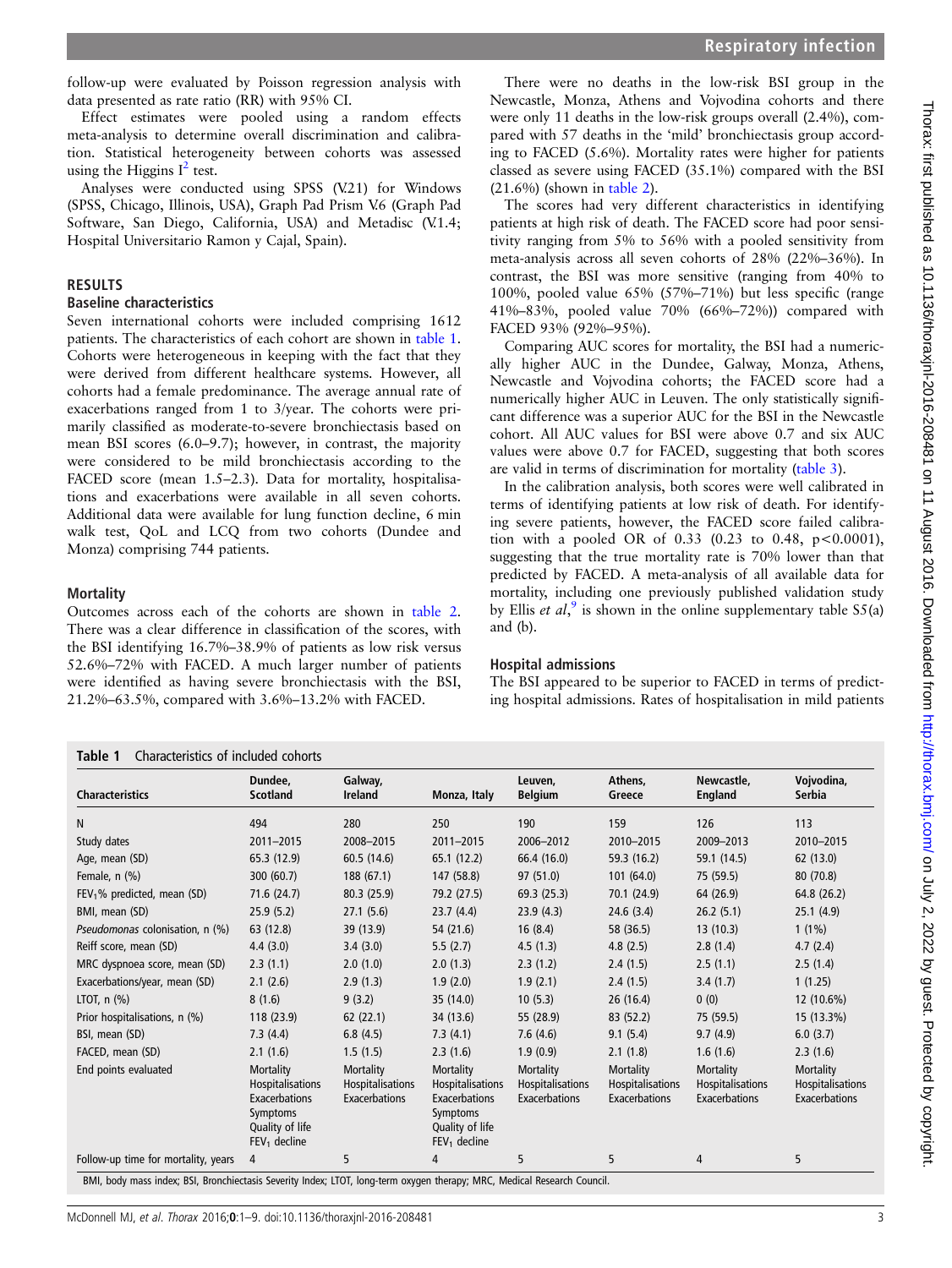<span id="page-3-0"></span>

| Table 2 The overall distribution of patients, number of deaths and number of hospital admissions for severe exacerbations in mild, moderate |  |  |
|---------------------------------------------------------------------------------------------------------------------------------------------|--|--|
| and severe groups across the seven cohorts                                                                                                  |  |  |

|                  | No. of patients per group           |                 | <b>Mortality</b> |             |                 | <b>Hospital admissions</b> |                  |                 |               |
|------------------|-------------------------------------|-----------------|------------------|-------------|-----------------|----------------------------|------------------|-----------------|---------------|
|                  | Mild, $n$ $%$                       | Moderate, n (%) | Severe, n (%)    | Mild, n (%) | Moderate, n (%) | Severe, n (%)              | Mild, $n$ $(\%)$ | Moderate, n (%) | Severe, n (%) |
|                  | Dundee, Scotland (n=494)            |                 |                  |             |                 |                            |                  |                 |               |
| <b>BSI</b>       | 136 (27.5)                          | 211(42.7)       | 147 (29.8)       | 1(0.7)      | 13(6.2)         | 28 (19.0)                  | 3(2.2)           | 24 (11.4)       | 75 (51.0)     |
| <b>FACED</b>     | 303 (61.3)                          | 145 (29.4)      | 46 (9.3)         | 12(4.0)     | 15(10.3)        | 15(32.6)                   | 44 (14.5)        | 45 (31.0)       | 13(28.3)      |
|                  | Galway, Ireland (n=280)             |                 |                  |             |                 |                            |                  |                 |               |
| <b>BSI</b>       | 109 (38.9)                          | 92 (32.9)       | 79 (28.2)        | 8(7.3)      | 11(12.0)        | 25(31.6)                   | 2(1.8)           | 6(6.5)          | 30(38.0)      |
| <b>FACED</b>     | 217 (77.5)                          | 53 (18.9)       | 10(3.6)          | 23 (10.6)   | 19 (35.8)       | 2(20.0)                    | 18(8.3)          | 15(28.3)        | 5(50.0)       |
|                  | Monza, Italy $(n=250)$              |                 |                  |             |                 |                            |                  |                 |               |
| <b>BSI</b>       | 67(26.8)                            | 104 (41.6)      | 79 (31.6)        | 0(0)        | 3(2.9)          | 11(13.9)                   | 10(14.9)         | 27(25.9)        | 55 (69.6)     |
| <b>FACED</b>     | 135 (54.0)                          | 88 (35.2)       | 27(10.8)         | 3(2.2)      | 4(4.5)          | 7(25.9)                    | 40 (29.6)        | 34 (38.6)       | 18(66.7)      |
|                  | Leuven, Belgium (n=190)             |                 |                  |             |                 |                            |                  |                 |               |
| <b>BSI</b>       | 51(26.8)                            | 63 (33.2)       | 76 (40.0)        | 2(3.9)      | 16(25.4)        | 26 (34.2)                  | 6(11.8)          | 18 (28.6)       | 34 (44.7)     |
| <b>FACED</b>     | 100 (52.6)                          | 65 (34.2)       | 25(13.2)         | 9(9.0)      | 19 (29.2)       | 16(64.0)                   | 23(23.0)         | 22 (33.8)       | 13 (52.0)     |
|                  | Athens, Greece (n=159)              |                 |                  |             |                 |                            |                  |                 |               |
| <b>BSI</b>       | 36 (22.6)                           | 43 (27.0)       | 80(50.3)         | 0(0)        | 0(0)            | 9(11.3)                    | 1(2.8)           | 7(16.3)         | 27 (33.8)     |
| <b>FACED</b>     | 104 (65.4)                          | 35 (22.0)       | 20(12.6)         | 0(0)        | 4(11.4)         | 5(25.0)                    | 17(16.3)         | 9(25.7)         | 9(45.0)       |
|                  | Newcastle, England (n=126)          |                 |                  |             |                 |                            |                  |                 |               |
| <b>BSI</b>       | 21(16.7)                            | 25 (19.8)       | 80(63.5)         | 0(0)        | 1(4.0)          | 15(18.8)                   | 0(0)             | 5(20.0)         | 52 (65.0)     |
| <b>FACED</b>     | 91(72.2)                            | 27(21.4)        | 8(6.3)           | 6(6.6)      | 7(25.9)         | 3(37.5)                    | 37 (40.7)        | 15(55.6)        | 5(62.5)       |
|                  | Vojvodina, Serbia (n=113)           |                 |                  |             |                 |                            |                  |                 |               |
| <b>BSI</b>       | 41 (36.3)                           | 48 (42.5)       | 24(21.2)         | 0(0)        | 12(25.0)        | 8(33.3)                    | 0(0)             | 1(2.1)          | 12(50)        |
| <b>FACED</b>     | 60(53.1)                            | 44 (38.9)       | 9(8.0)           | 4(6.7)      | 13 (29.5)       | 3(33.3)                    | 2(3.3)           | 10(22.7)        | 1(11.1)       |
| Total $(n=1612)$ |                                     |                 |                  |             |                 |                            |                  |                 |               |
| <b>BSI</b>       | 461 (28.6)                          | 586 (36.4)      | 565 (35.1)       | 11(2.4)     | 56 (9.5)        | 122(21.6)                  | 22(4.8)          | 88 (15.0)       | 285 (49.6)    |
| <b>FACED</b>     | 1010(62.7)                          | 457 (28.3)      | 145(9.0)         | 57(5.6)     | 81 (17.7)       | 51(35.1)                   | 181 (17.9)       | 150 (32.8)      | 64 (44.1)     |
|                  | BSI, Bronchiectasis Severity Index. |                 |                  |             |                 |                            |                  |                 |               |

according to BSI were 0%–14.9% and increased proportionately across mild, moderate and severe risk groups. Hospitalisation rates were much more variable for 'mild' patients according to FACED, with rates from 3.3% to 40.7% and, in the Dundee and Vojvodina cohorts, there was a paradoxically higher percentage of hospital admissions in the 'moderate' group compared with 'severe'.

Comparing AUC values for hospitalisations, BSI showed statistically significant superiority in six of seven cohorts when analysed individually. FACED was only predictive of hospital admissions in the Galway cohort using the cut-off of 0.7 for valid discrimination.

Rates of hospital admissions comparing the mild and severe groups with the moderate group for each severity score are shown in [table 4.](#page-4-0) Notably, the RR for low-risk patients using the BSI was numerically lower than FACED in all seven cohorts. Similarly, RR for hospitalisation in the severe group was numerically higher in five of seven cohorts.

## Exacerbations

Exacerbation rates were strongly linked to clinical severity scores. Using Poisson regression, low-risk patients, determined by the BSI, had fewer exacerbations in all cohorts and differences were statistically significant in four out of seven cohorts ([table 5\)](#page-5-0). Severe patients according to the BSI had significantly more exacerbations than the moderate group across all cohorts. In contrast, FACED was less consistent for predicting exacerbations. Paradoxically, we observed numerically more exacerbations occurred in the moderate versus severe FACED group in the Newcastle and Vojvodina cohorts, while 'mild' patients had

numerically more exacerbations than moderate patients in the Monza and Athens cohorts, suggesting that the FACED score did not reliably and consistently identify patients at high risk of exacerbations. Differences between mild and moderate FACED groups were only statistically significant in two out of seven cohorts (Galway and Vojvodina) and differences between moderate and severe were only statistically significant in four out of seven cohorts. In the pooled analysis, the differences between mild and moderate FACED groups were not statistically significant, while overall differences between severe and moderate were significant ([table 5\)](#page-5-0).

# QoL-B questionnaire

QoL and symptom data were available in two cohorts (744 patients) which were pooled for analysis. Using the QoL-B, statistically significant differences were observed for respiratory symptoms, physical functioning and role functioning domains between mild/moderate and moderate/severe groups using the BSI. All differences were above the MCID [\(table 6](#page-5-0)).

There were also significant differences for BSI in the vitality domains across both mild/moderate and moderate/severe groups but at levels below the MCID. Health perceptions were not significantly different between mild/moderate groups but were statistically and clinically different between moderate/ severe groups.

FACED demonstrated less discrimination in terms of QoL-B domains. There were clinically and statistically significant differences between the mild/moderate FACED groups for physical functioning [\(table 4](#page-4-0)) but the only other difference exceeding the MCID was for role-functioning.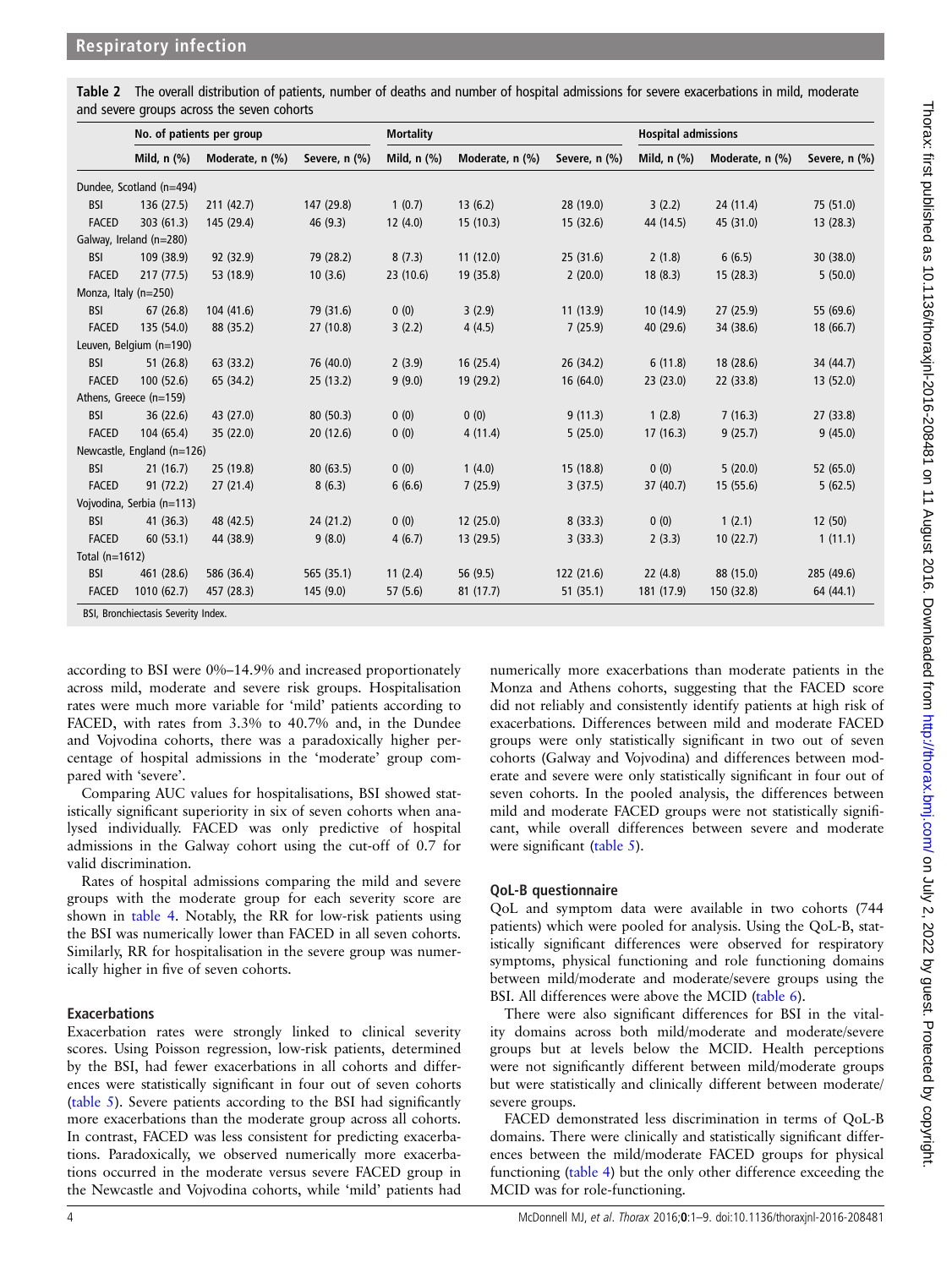<span id="page-4-0"></span>Table 3 Area under the receiver operator characteristic curve values for mortality and hospital admissions across seven European cohorts

| Cohort                                                                     | <b>Scores</b> | <b>AUC</b> mortality  | <b>AUC hospital</b><br>admissions |  |  |
|----------------------------------------------------------------------------|---------------|-----------------------|-----------------------------------|--|--|
| Dundee,                                                                    | <b>BSI</b>    | $0.78$ (0.71 to 0.85) | $0.84$ (0.80 to 0.88)*            |  |  |
| Scotland (n=494)                                                           | <b>FACED</b>  | 0.76 (0.70 to 0.83)   | $0.68$ (0.63 to 0.73)             |  |  |
| Galway,                                                                    | <b>BSI</b>    | 0.73 (0.64 to 0.81)   | 0.87 (0.80 to 0.93)               |  |  |
| Ireland $(n=280)$                                                          | <b>FACED</b>  | 0.71 (0.62 to 0.80)   | 0.79 (0.73 to 0.86)               |  |  |
| Monza,                                                                     | <b>BSI</b>    | $0.86$ (0.75 to 0.96) | $0.79$ (0.73 to 0.85)*            |  |  |
| Italy $(n=250)$                                                            | <b>FACED</b>  | 0.77 (0.64 to 0.90)   | 0.62 (0.55 to 0.70)               |  |  |
| Leuven,                                                                    | <b>BSI</b>    | $0.73$ (0.65 to 0.81) | 0.71 (0.63 to 0.78)               |  |  |
| Belgium (n=190)                                                            | <b>FACED</b>  | 0.78 (0.70 to 0.86)   | 0.65 (0.57 to 0.74)               |  |  |
| Athens,                                                                    | <b>BSI</b>    | 0.93 (0.87 to 0.98)   | $0.76$ (0.67 to 0.84)*            |  |  |
| Greece $(n=159)$                                                           | <b>FACED</b>  | 0.87 (0.80 to 0.94)   | 0.62 (0.51 to 0.74)               |  |  |
| Newcastle,                                                                 | <b>BSI</b>    | 0.82 (0.73 to 0.91)*  | 0.80 (0.72 to 0.87)*              |  |  |
| England $(n=126)$                                                          | <b>FACED</b>  | 0.68 (0.52 to 0.84)   | 0.56 (0.46 to 0.66)               |  |  |
| Vojvodina,                                                                 | <b>BSI</b>    | $0.75$ (0.65 to 0.85) | 0.97 (0.93 to 1.00)*              |  |  |
| Serbia (n=113)                                                             | <b>FACED</b>  | 0.74 (0.64 to 0.85)   | $0.69$ (0.58 to 0.81)             |  |  |
| Pooled cohort                                                              | <b>BSI</b>    | $0.76$ (0.74 to 0.78) | 0.82 (0.78 to 0.84)*              |  |  |
| $(n=1612)$                                                                 | <b>FACED</b>  | $0.76$ (0.74 to 0.78) | $0.65$ (0.63 to 0.67)             |  |  |
| *Indicates p<0.05 compared with FACED. BSI, Bronchiectasis Severity Index. |               |                       |                                   |  |  |

Similar data were observed for the SGRQ (fi[gure 1\)](#page-6-0). The differences between mild, moderate and severe groups for the BSI were significant ( $p < 0.0001$ ) with a difference of 11 points between mild/moderate groups and 12 points between moderate/severe groups, both above the MCID of four points. There was a 10-point difference between the mild/moderate FACED groups (p<0.0001) but no difference between moderate/severe groups, p=0.9. We further validated these findings in the only other published validation study from the Royal Brompton Hospital (76 patients). $9 \text{ In this cohort, there were clear differ-}$ ences between BSI groups in terms of SGRQ score, with mean differences of 9 and 11 points comparing mild/moderate with moderate/severe, respectively (p=0.003). In contrast, there were no statistically significant differences between FACED groups and the between-group difference for moderate/severe was below the MCID,  $p=0.2$  (see online supplementary figure S1).

# Symptoms and function

As above, symptom and functional data were only available in two cohorts (744 patients). Cough severity, evaluated by the LCQ was different between BSI groups (p<0.0001 by ANOVA) with mean differences of 1.5 and 1.4 between groups, both above the stated MCID of 1.3.

There was a significant difference between mild and moderate FACED groups but this did not reach the MCID (mean difference 1.1, p=0.005); there was no difference between moderate and severe groups (mean difference 0.26, p=0.7).

Data for 6 MWD were available for 471 patients. The differences in 6 MWD between groups for the BSI were 115 m (mild/ moderate) and 83 m (moderate/severe), the latter just failing to reach the MCID. For FACED, differences were 53 m (mild/moderate) and 21 m (moderate/severe), neither of which is statistically significant or above the MCID ( $p=0.2$ ).

There was a weak but statistically significant association between BSI and annual  $FEV<sub>1</sub>$  decline (fi[gure 1](#page-6-0)), driven by a higher rate of decline in the severe group as there was no difference between mild and moderate groups (p=0.7). FACED did not predict lung function decline with the lowest rate of decline observed in the moderate group.

# **DISCUSSION**

This study is the first multicentre study critically appraising whether prognostic indices can predict clinically meaningful outcomes broader than just mortality. If bronchiectasis severity tools are to be used in clinical practice to guide escalation of therapy, they need to predict outcomes that are relevant to these decisions.<sup>13</sup> This prospective international observational study suggests that the BSI is superior to FACED in predicting clinically important disease-related outcomes, including hospital admissions, exacerbations, QoL, respiratory symptoms, 6 MWD and lung function decline in bronchiectasis.

The primary outcome in most intervention trials in bronchiectasis has been exacerbations or QoL; these are also considered to be the most important triggers for changes in treatment. $4-6$  $4-6$  [13](#page-7-0) According to our analysis, the BSI consistently stratified patients as having low, moderate and high risk of exacerbations and severe exacerbations requiring hospitalisation, while there were

Table 4 Hospitalisations meta-analysis data. RR of hospitalisation for severe exacerbations during follow-up according to different severity scores

| Cohort                 | <b>Scores</b> | $RR$ -mild                         | RR-moderate      | <b>RR</b> severe        |
|------------------------|---------------|------------------------------------|------------------|-------------------------|
| Dundee,                | <b>BSI</b>    | $0.19$ (0.06 to 0.64)*             | 1.00 (reference) | 4.46 (2.82 to $7.07$ )* |
| Scotland $(n=494)$     | <b>FACED</b>  | $0.47$ (0.31 to 0.71) <sup>*</sup> | 1.00 (reference) | $0.91$ (0.49 to 1.69)   |
| Galway,                | <b>BSI</b>    | $0.28$ (0.06 to 1.39)              | 1.00 (reference) | 5.82 (2.42 to $14.0$ )* |
| Ireland $(n=280)$      | <b>FACED</b>  | $0.29$ (0.15 to 0.58)*             | 1.00 (reference) | 1.77 (0.64 to 4.86)     |
| Monza,                 | <b>BSI</b>    | $0.50$ (0.26 to 0.97)*             | 1.00 (reference) | 4.45 (3.08 to 6.42)*    |
| Italy $(n=250)$        | <b>FACED</b>  | $0.75$ (0.52 to 1.08)              | 1.00 (reference) | 3.69 (2.55 to 5.34)*    |
| Leuven.                | <b>BSI</b>    | $0.56$ (0.29 to 1.30)              | 1.00 (reference) | 1.68 (0.93 to 3.04)     |
| Belgium $(n=190)$      | <b>FACED</b>  | $0.68$ (0.38 to 1.22)              | 1.00 (reference) | 1.54 (0.77 to 3.05)     |
| Athens,                | <b>BSI</b>    | $0.17$ (0.02 to 1.39)              | 1.00 (reference) | 2.07 (0.90 to 4.76)     |
| Greece $(n=159)$       | <b>FACED</b>  | $0.64$ (0.28 to 1.43)              | 1.00 (reference) | 1.75 (0.70 to 4.41)     |
| Newcastle,             | <b>BSI</b>    | 0 (no events) $*$                  | 1.00 (reference) | 3.25 (1.30 to 8.14)*    |
| England $(n=126)$      | <b>FACED</b>  | $0.75$ (0.40 to 1.41)              | 1.00 (reference) | 1.18 (0.47 to 2.95)     |
| Vojvodina,             | <b>BSI</b>    | 0 (no events) $*$                  | 1.00 (reference) | 24.5 (3.2 to 188.4)*    |
| Serbia $(n=113)$       | <b>FACED</b>  | $0.15$ (0.03 to 0.67) <sup>*</sup> | 1.00 (reference) | $0.49$ (0.06 to 3.82)   |
| Pooled cohort (n=1612) | <b>BSI</b>    | 0.41 (0.27 to 0.62)*               | 1.00 (reference) | 3.71 (2.95 to 4.66)*    |
|                        | <b>FACED</b>  | $0.55$ (0.41 to 0.75)*             | 1.00 (reference) | 1.58 (0.92 to 2.71)     |

\*Indicates statistical significance at p<0.05. Pooled data were obtained through random effects meta-analysis. BSI, Bronchiectasis Severity Index; RR, rate ratio.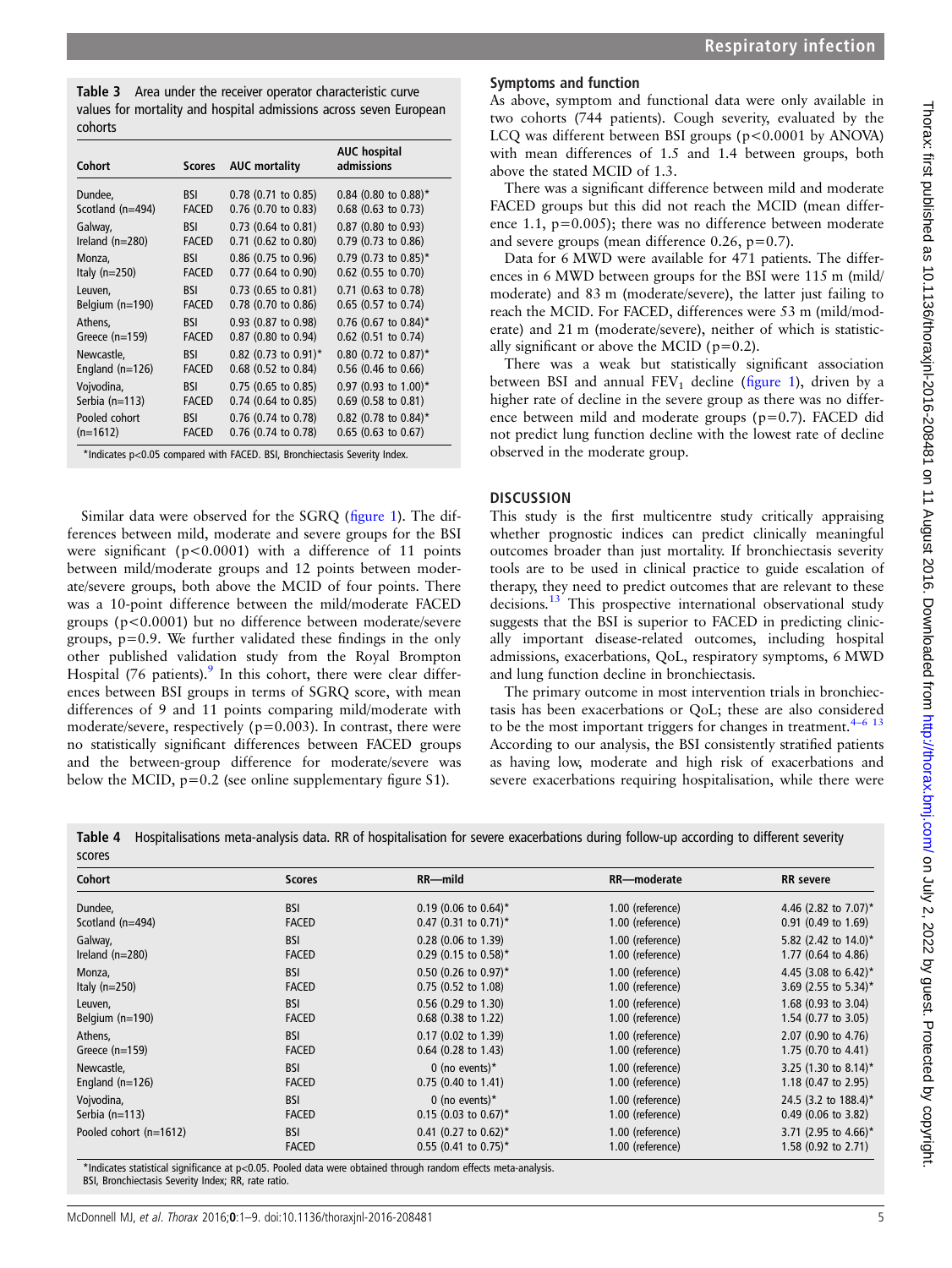## <span id="page-5-0"></span>Table 5 RR for exacerbations during follow-up according to different severity scores

| Cohort                 | <b>Scores</b> | $RR$ -mild             | RR-moderate      | <b>RR</b> severe                    |
|------------------------|---------------|------------------------|------------------|-------------------------------------|
| Dundee,                | <b>BSI</b>    | $0.66$ (0.53 to 0.82)* | 1.00 (reference) | 2.14 (1.84 to 2.50)*                |
| Scotland $(n=494)$     | <b>FACED</b>  | 0.91 (0.77 to 1.06)    | 1.00 (reference) | 1.44 (1.15 to 1.80)*                |
| Galway,                | <b>BSI</b>    | $0.70$ (0.55 to 0.88)  | 1.00 (reference) | 1.44 (1.16 to 1.78)*                |
| Ireland $(n=280)$      | <b>FACED</b>  | $0.74$ (0.59 to 0.92)* | 1.00 (reference) | 1.25 (0.82 to 1.92)                 |
| Monza,                 | <b>BSI</b>    | $0.76$ (0.59 to 0.99)* | 1.00 (reference) | 1.38 $(1.11$ to $1.70$ <sup>*</sup> |
| Italy $(n=250)$        | <b>FACED</b>  | 1.06 (0.86 to 1.31)    | 1.00 (reference) | 1.64 $(1.24 \text{ to } 2.17)^*$    |
| Leuven.                | <b>BSI</b>    | $0.78$ (0.52 to 1.18)  | 1.00 (reference) | 2.08 (1.52 to 2.84)*                |
| Belgium $(n=190)$      | <b>FACED</b>  | 0.86 (0.64 to 1.14)    | 1.00 (reference) | 1.51 (1.05 to 2.16)*                |
| Athens.                | <b>BSI</b>    | $0.67$ (0.34 to 1.33)  | 1.00 (reference) | 1.92 (1.21 to 3.04)*                |
| Greece $(n=159)$       | <b>FACED</b>  | 1.20 (0.73 to 1.96)    | 1.00 (reference) | 2.36 (1.33 to 4.21)*                |
| Newcastle,             | <b>BSI</b>    | $0.47$ (0.32 to 0.71)* | 1.00 (reference) | 1.29 (1.02 to $1.65$ )*             |
| England $(n=126)$      | <b>FACED</b>  | 0.81 (0.63 to 1.04)    | 1.00 (reference) | $0.95$ (0.64 to 1.41)               |
| Vojvodina,             | <b>BSI</b>    | $0.14$ (0.05 to 0.38)* | 1.00 (reference) | 2.61 (1.69 to 4.04)*                |
| Serbia $(n=113)$       | <b>FACED</b>  | 0.22 (0.13 to 0.37)*   | 1.00 (reference) | 0.93 (0.49 to 1.77)                 |
| Pooled cohort (n=1612) | <b>BSI</b>    | $0.63$ (0.52 to 0.78)* | 1.00 (reference) | 1.73 (1.42 to 2.12)*                |
|                        | <b>FACED</b>  | $0.78$ (0.60 to 1.01)  | 1.00 (reference) | 1.40 (1.16 to 1.68)*                |

\*Indicates statistical significance at p<0.05. Pooled data were obtained through random effects meta-analysis. BSI, Bronchiectasis Severity Index; RR, rate ratio.

#### Table 6 QoL-B questionnaire domains

|                                | <b>Mean difference</b> |          | <b>Mean difference</b> |          |
|--------------------------------|------------------------|----------|------------------------|----------|
|                                | (mild vs moderate)     | p Value  | (moderate vs severe)   | p Value  |
| Respiratory symptoms (MCID=8)  |                        |          |                        |          |
| <b>BSI</b>                     | $-10.4(3.0)$           | 0.0006   | $-8.8(2.6)$            | 0.0009   |
| <b>FACED</b>                   | $-6.3(2.5)$            | 0.01     | $-2.9(3.4)$            | 0.4      |
| Physical functioning (MCID=10) |                        |          |                        |          |
| <b>BSI</b>                     | $-14.8(4.8)$           | 0.002    | $-20.7(3.9)$           | < 0.0001 |
| <b>FACED</b>                   | $-20.1(3.7)$           | < 0.0001 | $-4.5(4.6)$            | 0.3      |
| Vitality (MCID=10)             |                        |          |                        |          |
| <b>BSI</b>                     | $-7.4(3.2)$            | 0.02     | $-6.8(2.9)$            | 0.02     |
| <b>FACED</b>                   | $-7.5(2.6)$            | 0.005    | $-2.2$ (3.6)           | 0.5      |
| Role functioning (MCID=8)      |                        |          |                        |          |
| <b>BSI</b>                     | $-11.1(4.0)$           | 0.006    | $-13.9(3.5)$           | 0.0001   |
| <b>FACED</b>                   | $-12.6(2.2)$           | < 0.0001 | $-8.8(4.0)$            | 0.03     |
| Health perceptions (MCID=8)    |                        |          |                        |          |
| <b>BSI</b>                     | $-3.5(3.5)$            | 0.3      | $-8.6(2.9)$            | 0.003    |
| <b>FACED</b>                   | $-7.7(2.7)$            | 0.005    | 5.2(4.0)               | 0.2      |
| Emotional functioning (MCID=7) |                        |          |                        |          |
| <b>BSI</b>                     | $-5.0(3.3)$            | 0.1      | $-6.1(3.2)$            | 0.05     |
| <b>FACED</b>                   | $-2.2$ (2.9)           | 0.5      | $-1.2(4.0)$            | 0.8      |
| Social functioning (MCID=9)    |                        |          |                        |          |
| <b>BSI</b>                     | $-5.0(4.0)$            | 0.2      | $-7.7(3.7)$            | 0.03     |
| <b>FACED</b>                   | $-7.6(3.2)$            | 0.02     | 1.6(4.8)               | 0.7      |
| Treatment burden (MCID=9)      |                        |          |                        |          |
| <b>BSI</b>                     | $-6.6(4.9)$            | 0.2      | $-5.8(3.7)$            | 0.1      |
| <b>FACED</b>                   | $-3.6(3.6)$            | 0.3      | $-2.2(4.6)$            | 0.6      |

Values show mean difference with SD for between-group differences. Differences that are statistically significant and above the MCID are shown in bold.

BSI, Bronchiectasis Severity Index; QoL-B, quality of life-bronchiectasis; MCID, minimum clinically important difference.

lesser differences between FACED risk groups for exacerbations. Furthermore, FACED had a very poor overall ability to predict hospitalisations with AUC scores below 0.7 in six of the seven included cohorts. It is perhaps not surprising that FACED predicts exacerbations poorly, as although risk factors for exacerbations in bronchiectasis have not been well defined, data from COPD show that the strongest predictor of future exacerbations is a previous history of exacerbations and anecdotally the same is true in bronchiectasis.<sup>[26 27](#page-8-0)</sup> The BSI incorporates

prior history of mild and severe exacerbations, while the FACED score does not.

The BSI was also a valid predictor of respiratory symptoms and physical functioning using the QoL-B, as well as passing validity testing against the SGRQ, the 6 MWD and the LCQ. This is consistent with multiple studies published over the past 18 months where the BSI has been correlated with the SGRQ, the COPD assessment test—another measure of symptoms, the capsaicin cough sensitivity, impulse oscillometry, the 6 MWD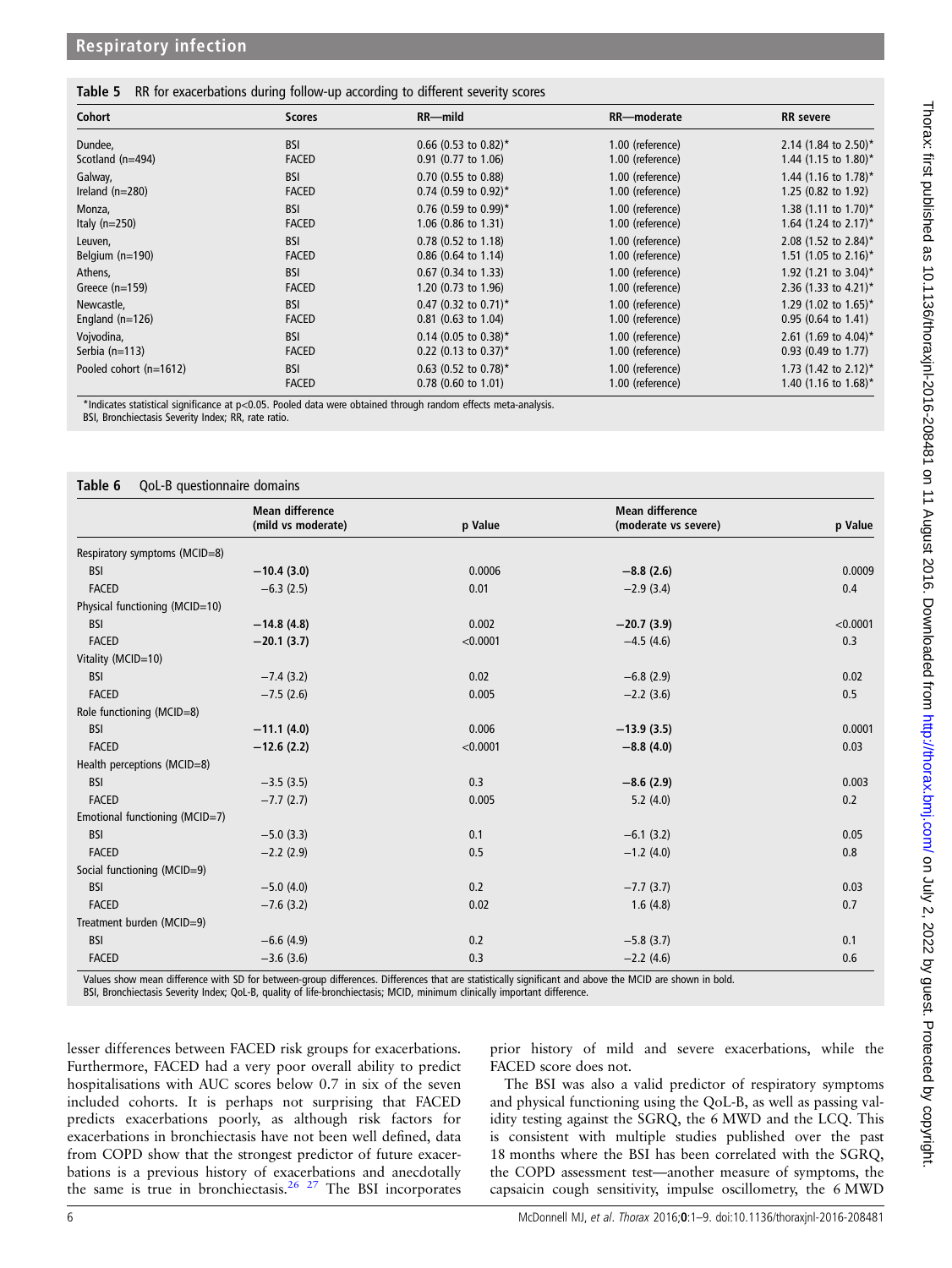<span id="page-6-0"></span>

**Figure 1** Bar graphs showing quality of life, symptoms and lung function decline. For SGRQ and FEV<sub>1</sub> decline, bars show mean with SEM. For Leicester Cough Questionnaire and 6 min walking distance, mean, SD and range are shown. BSI, Bronchiectasis Severity Index, SGRQ, St Georges Respiratory Questionnaire.

and activity measured using accelerometers. $28-31$  $28-31$  Finally, Dente et  $al^{32}$  $al^{32}$  $al^{32}$  published a significant association between BSI and sputum neutrophilic inflammation, while no relationship with FACED was found. In the present analysis, the BSI accurately categorised different severities of bronchiectasis according to these parameters, whereas, although sometimes showing trends towards differences in these parameters, the FACED score did not pass validity for the majority of QoL-B domains, the 6 MWD or the LCQ.

Our analysis also suggests a relationship between the predictive ability of the BSI and lung function decline, which again was not evident with FACED. There have been few studies of lung function decline in bronchiectasis. In their analysis of 76 patients, Martínez-García et al found P. aeruginosa colonisation and severe exacerbations to be the strongest predictors.<sup>33</sup> It is perhaps therefore not surprising that the BSI predicts lung function decline as it awards a high proportion of points to P. aeruginosa colonisation (3 points) and hospitalisation for severe exacerbations (5 points), while FACED awards 1 point to P. aeruginosa colonisation and does not consider severe exacerbations. Our results are therefore in keeping with previous studies.

There are clearly advantages and disadvantages to both scores. The BSI is slightly more complex than the FACED score, requiring the measurement of 8, rather than 5, clinical parameters with a variable weighting that awards different points for each. Evidence suggests that clinicians may find weighted scores more difficult to apply leading to an underutilisation in clinical practice.[34](#page-8-0) However, in the current era of telemedicine and online medical calculators that assign a total on inputting the relevant data in sequential order, this is potentially a concern of the past.<sup>[34 35](#page-8-0)</sup> Although FACED is an acronym that may be easier for clinicians to remember, the score is subject to the same limitations, also awarding different weights to different variables, while having a lower accuracy for the majority of clinical outcomes.

Our analysis identified several potential limitations of the FACED score. It failed calibration analysis, suggesting that its prediction performance varies across different healthcare settings and requires local recalibration before use. We further confirmed this finding by incorporating the cohort of Ellis *et*  $d^9$  $d^9$  into the analysis (see online supplementary material), which independently confirms the failure of calibration. FACED consistently had a sensitivity of <50% for prediction of mortality and hospitalisations. The FACED score appears to prioritise specificity over sensitivity. This is potentially problematic for clinical decision-making, as it is counterintuitive to say that only a quarter of patients dying of bronchiectasis or being hospitalised for severe exacerbations have 'severe' bronchiectasis. There are some circumstances where a high specificity, that is, a high confidence that a high-risk patient will die, is desirable, the most obvious being in assessment of mortality risk in potential lung transplant recipients and the FACED score appears to be well adapted to this. However, in view of these limitations and the finding that the 'severe' FACED group was not associated with increased exacerbations or differences in most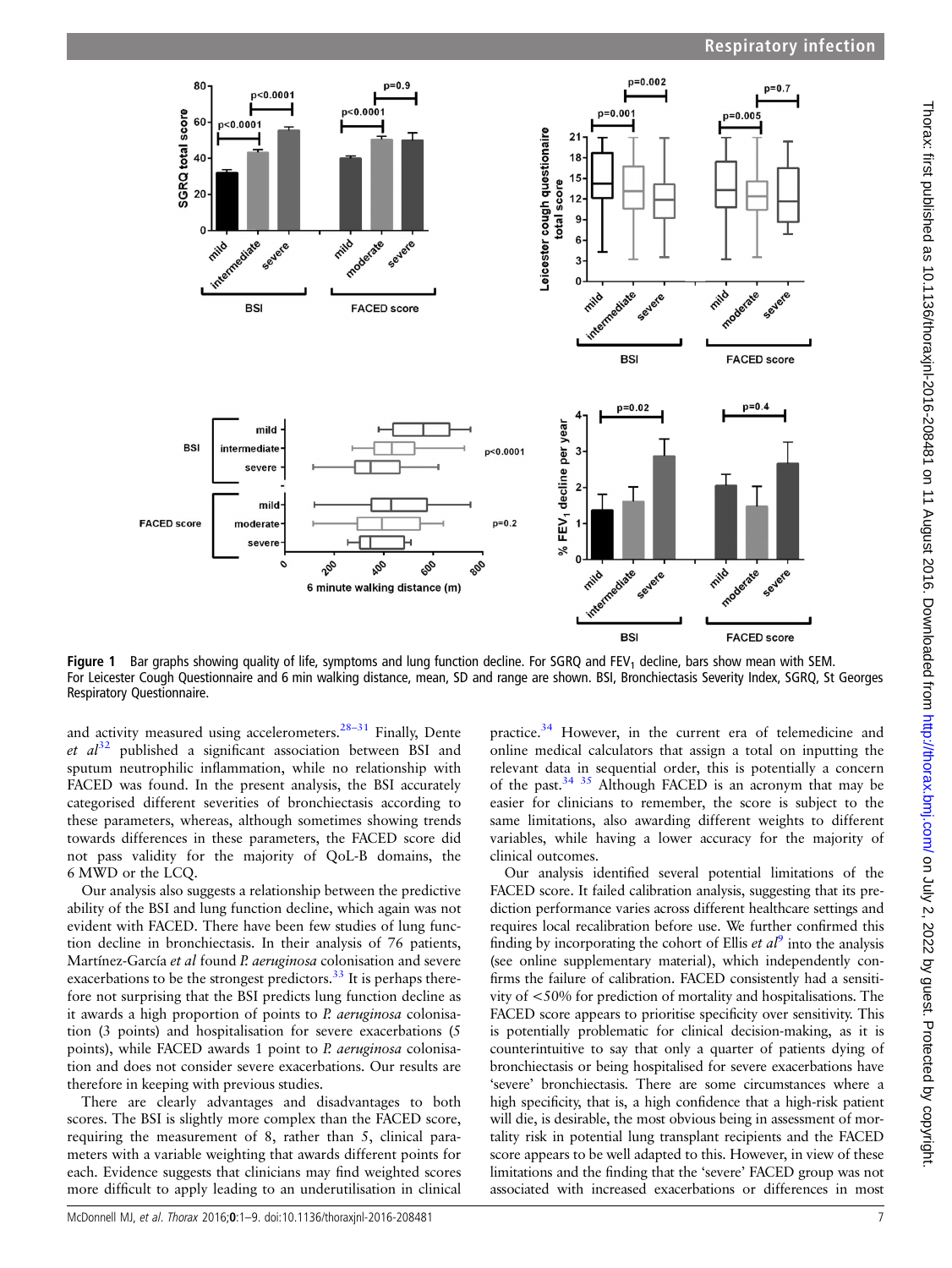<span id="page-7-0"></span>other morbidity parameters, we suggest that FACED should not be viewed as a severity assessment tool but rather as a mortality risk tool and therefore the terms mild, moderate and severe be replaced with low, intermediate and high risk of mortality when describing the FACED score.

It is widely accepted that prognostic model development is a three-stage process, comprising derivation (creating the rule), validation (applying the rule to new populations of patients to confirm its accuracy) and impact analysis (applying the rule and determining if it can improve clinical outcomes for patients).  $36$ Our results suggest the BSI is superior in identifying patients at low risk of mortality, hospitalisation, exacerbations and morbidity who may benefit from primary care or nurse-led follow-up, which have the potential to either improve access or reduce healthcare costs and improve patient satisfaction.<sup>[37](#page-8-0)</sup> The BSI is also more sensitive in identifying patients at high risk of mortality, hospitalisation and exacerbations who may benefit from more aggressive treatment early on in their disease course to reduce associated complications, as well as closer follow-up in specialist bronchiectasis clinics. Our results do not, however, prove that implementation of the BSI may improve clinical outcomes and an impact analysis is now required.

A great strength of the present study is the inclusion of multiple cohorts across Europe. However, limitations of the study must be acknowledged. So far these scores have only been evaluated in European cohorts with similar demographics. Further validation would be desirable in populations significantly different from the original derivation studies, for example, in the USA where there is a high prevalence of non-tuberculous mycobacteria bronchiectasis or in Asian populations, where the overall prevalence of bronchiectasis is suspected to be higher than in Caucasians. $38$  A large amount of additional data is likely to be generated by ongoing international registry projects which incorporate calculation of the BSI[.39 40](#page-8-0)

## **CONCLUSION**

In conclusion, the BSI accurately predicts mortality, hospital admissions, exacerbations, QoL, respiratory symptoms, 6 MWD and lung function decline in bronchiectasis, providing a clinically relevant evaluation of disease severity.

#### Author affiliations <sup>1</sup>

<sup>1</sup>Department of Respiratory Medicine, Galway University Hospitals, Galway, Ireland <sup>2</sup>Institute of Cellular Medicine and Adult Bronchiectasis Service, Freeman Hospital, Newcastle University, Newcastle-upon-Tyne, UK

- <sup>3</sup>Lung Biology Group, National University of Ireland, Galway, Ireland
- <sup>4</sup>Department of Pathophysiology and Transplantation, University of Milan, Milan, Italy
- <sup>5</sup>Cardio-thoracic Unit and Cystic Fibrosis Adult Center, Fondazione IRCCS Cà Granda Ospedale Maggiore Policlinico, Milan, Italy
- <sup>6</sup>Department of Respiratory Medicine, University Hospital Gasthuisberg, Leuven, Belgium
- 7 Department of Respiratory Medicine, AZ Nikolaas, Sint-Niklaas, Belgium <sup>8</sup>Fifth Department of Pulmonary Medicine, "Sotiria" Chest Diseases Hospital, Athens, Greece
- <sup>9</sup>Department of Anesthesia, Keenan Research Centre for Biomedical Science,
- St Michael's Hospital, University of Toronto, Toronto, Ontario, Canada 10Scottish Centre for Respiratory Research, University of Dundee, Ninewells Hospital
- and Medical School, Dundee, UK<br><sup>11</sup>Department of Health Science, University of Milan Bicocca, Clinica Pneumologica,
- AO San Gerardo, Monza, Italy<br><sup>12</sup>Institute for Pulmonary Diseases of Vojvodina Sremska Kamenica, Put doktora Goldmana 4, Sremska Kamenica, Serbia
- <sup>13</sup> Host Defence Unit, Royal Brompton Hospital and UK Imperial College, London, UK

Contributors All authors participated in study design, data analysis and interpretation of the data. All authors were involved in writing and revising the article before submission.

**Funding** This study was funded by the European Respiratory Society through a Clinical Research Collaboration grant to EMBARC, the European Bronchiectasis Registry [\(https://www.bronchiectasis.eu/\)](https://www.bronchiectasis.eu/). The authors acknowledge funding from Bayer HealthCare in the set-up and development of the EMBARC. MJMcD acknowledges fellowship support from the European Respiratory Society/European Lung Foundation and Health Research Board, Ireland. JDC acknowledges fellowship support from the Wellcome Trust.

Competing interests None declared.

Ethics approval Ethical approval was granted from each individual centre's Research Ethics Committee.

Provenance and peer review Not commissioned; externally peer reviewed.

Open Access This is an Open Access article distributed in accordance with the Creative Commons Attribution Non Commercial (CC BY-NC 4.0) license, which permits others to distribute, remix, adapt, build upon this work non-commercially, and license their derivative works on different terms, provided the original work is properly cited and the use is non-commercial. See: [http://creativecommons.org/](http://creativecommons.org/licenses/by-nc/4.0/) [licenses/by-nc/4.0/](http://creativecommons.org/licenses/by-nc/4.0/)

## **REFERENCES**

- 1 Chalmers JD, Aliberti S, Blasi F. State of the Art: management of bronchiectasis in adults. [Eur Respir J](http://dx.doi.org/10.1183/09031936.00119114) 2015;45:1446-62.
- 2 Quint JK, Millett ER, Joshi M, et al. Changes in the incidence, prevalence and mortality of bronchiectasis in the UK from 2004 to 2013: a population-based cohort study. [Eur Respir J](http://dx.doi.org/10.1183/13993003.01033-2015) 2016;47:186-93.
- 3 Ringshausen FC, de Roux A, Diel R, et al. Bronchiectasis in Germany: a population-based estimation of disease prevalence. [Eur Respir J](http://dx.doi.org/10.1183/13993003.00954-2015) 2015;46:1805-7.
- 4 Haworth CS. Foweraker JE, Wilkinson P, et al. Inhaled colistin in patients with bronchiectasis and chronic Pseudomonas aeruginosa infection. [Am J Respir Crit](http://dx.doi.org/10.1164/rccm.201312-2208OC) [Care Med](http://dx.doi.org/10.1164/rccm.201312-2208OC) 2014;189:975–82.
- 5 Wilson R, Welte T, Polverino E, et al. Ciprofloxacin dry powder for inhalation in non-cystic fibrosis bronchiectasis: a phase II randomised study. [Eur Respir J](http://dx.doi.org/10.1183/09031936.00071312) 2013;41:1107–15.
- 6 Serisier DJ, Martin ML, McGuckin MA, et al. Effect of long-term, low-dose erythromycin on pulmonary exacerbations among patients with non-cystic fibrosis bronchiectasis: the BLESS randomized controlled trial. [JAMA](http://dx.doi.org/10.1001/jama.2013.2290) 2013;309:1260–7.
- 7 Chalmers JD, Goeminne P, Aliberti S, et al. The bronchiectasis severity index. An international derivation and validation study. [Am J Respir Crit Care Med](http://dx.doi.org/10.1164/rccm.201309-1575OC) 2014;189:576–85.
- Martínez-García MÁ, de Gracia J, Vendrell Relat M, et al. Multidimensional approach to non-cystic fibrosis bronchiectasis: the FACED score. [Eur Respir J](http://dx.doi.org/10.1183/09031936.00026313) 2014;43:1357–67.
- Ellis HC, Cowman S, Fernandes M, et al. Predicting mortality in bronchiectasis using bronchiectasis severity index and FACED scores: a 19-year cohort study. [Eur Respir J](http://dx.doi.org/10.1183/13993003.01312-2015) 2016;47:482–9.
- 10 Welsh EJ, Evans DJ, Fowler SJ, et al. Interventions for bronchiectasis: an overview of Cochrane systematic reviews. [Cochrane Database Syst Rev](http://dx.doi.org/10.1002/14651858.CD010337.pub2) 2015;(7):CD010337.
- 11 Barker AF, O'Donnell AF, Flume P, et al. Aztreonam for inhalation solution in patients with non-cystic fibrosis bronchiectasis (AIR-BX1 and AIR-BX2): two randomised double-blind, placebo-controlled phase 3 trials. [Lancet Respir Med](http://dx.doi.org/10.1016/S2213-2600(14)70165-1) 2014;2:738–49.
- 12 Bilton D, Daviskas E, Anderson SD, et al. Phase 3 randomized study of the efficacy and safety of inhaled dry powder mannitol for the symptomatic treatment of non-cystic fibrosis bronchiectasis. [Chest](http://dx.doi.org/10.1378/chest.12-1763) 2013;144:215–25.
- 13 Pasteur MC, Bilton D, Hill AT. British Thoracic Society guideline for non-CF bronchiectasis. [Thorax](http://dx.doi.org/10.1136/thx.2010.136119) 2010;65(Suppl 1):i1-58.
- 14 Aliberti S, Lonni S, Dore S, et al. Clinical phenotypes in adult patients with bronchiectasis. [Eur Respir J](http://dx.doi.org/10.1183/13993003.01899-2015) 2016;47:1113–22.
- 15 Goeminne PC, Nawrot TS, Ruttens D, et al. Mortality in non-cystic fibrosis bronchiectasis: a prospective cohort analysis. [Respir Med](http://dx.doi.org/10.1016/j.rmed.2013.12.015) 2014;108:287–96.
- 16 McDonnell MJ, Jary HR, Perry A, et al. Non cystic fibrosis bronchiectasis: a longitudinal retrospective observational cohort study of Pseudomonas persistence and resistance. [Respir Med](http://dx.doi.org/10.1016/j.rmed.2014.07.021) 2015;109:716-26.
- 17 Finch S, McDonnell MJ, Abo-Leyah H, et al. A comprehensive analysis of the impact of Pseudomonas aeruginosa Colonization on Prognosis in Adult Bronchiectasis. [Ann Am Thorac Soc](http://dx.doi.org/10.1513/AnnalsATS.201506-333OC) 2015;12:1602–11.
- 18 Lonni S, Chalmers JD, Goeminne PC, et al. Etiology of non-cystic fibrosis bronchiectasis in adults and its correlation to disease severity. [Ann Am Thorac Soc](http://dx.doi.org/10.1513/AnnalsATS.201507-472OC) 2015;12:1764–70.
- 19 McDonnell MJ, Ahmed M, Das J, et al. Hiatal hernias are correlated with increased severity of non-cystic fibrosis bronchiectasis. [Respirology](http://dx.doi.org/10.1111/resp.12522) 2015;20:749-57.
- 20 Quittner AL, O'Donnell AE, Salathe MA, et al. Quality of life questionnaire-Bronchiectasis: final psychometric analyses and determination of minimal important difference scores. [Thorax](http://dx.doi.org/10.1136/thoraxjnl-2014-205918) 2015;70:12–20.
- 21 Wilson CB, Jones PW, O'Leary CJ, et al. Validation of the St George's Respiratory Questionnaire in bronchiectasis. [Am J Respir Crit Care Med](http://dx.doi.org/10.1164/ajrccm.156.2.9607083) 1997;156(Pt 1):536-41.